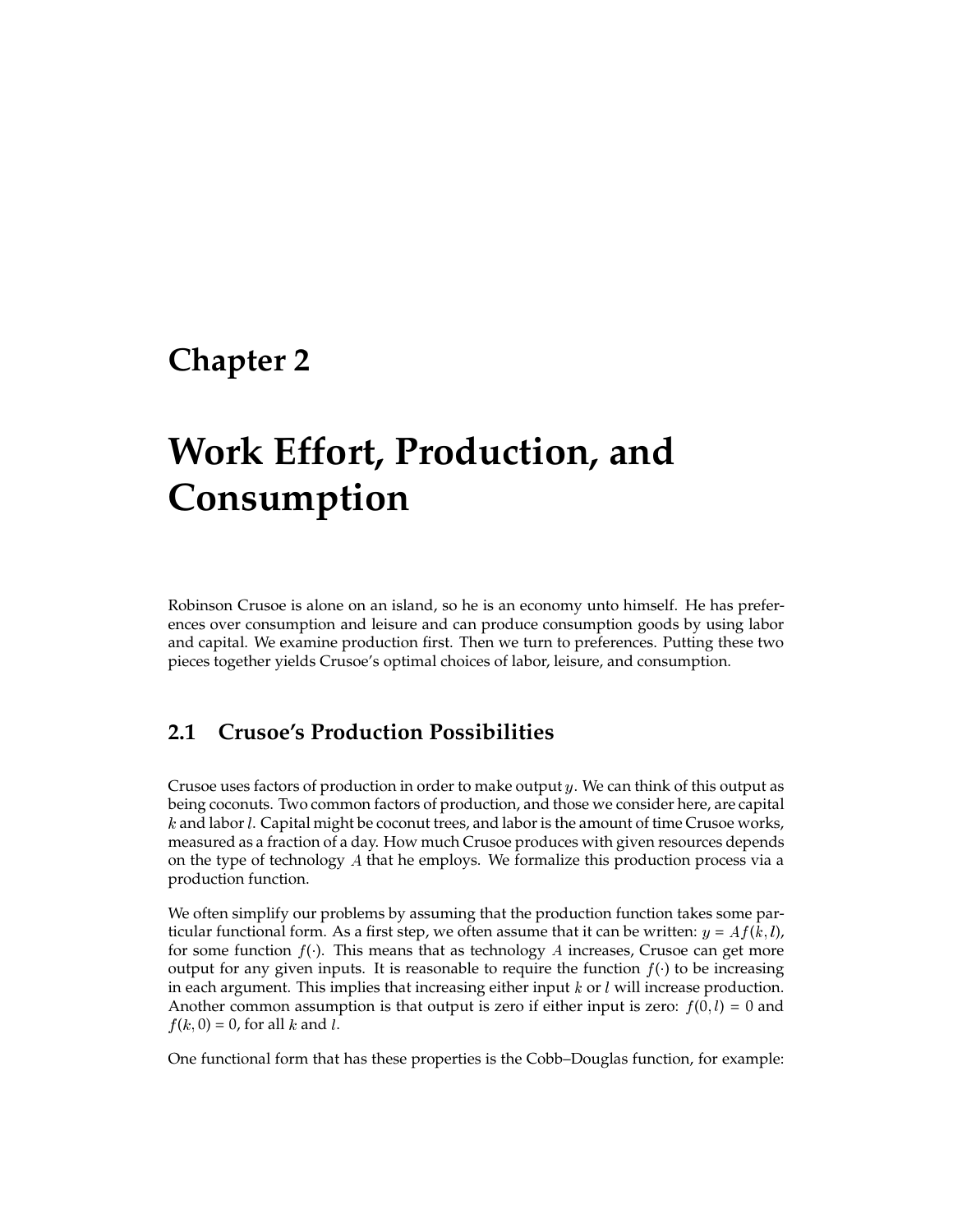$y = Ak^{1-\alpha}l^{\alpha}$ , for some  $\alpha$  between zero and one. This particular Cobb-Douglas function exhibits constant returns to scale, since  $(1 - \alpha) + (\alpha) = 1$ . Figure 2.1 is a three-dimensional rendering of this function for particular values of A and  $\alpha$ .



Figure 2.1: Cobb-Douglas Production

We will not be dealing with capital  $k$  until Chapter 9, so for now we assume that capital is fixed, say, at  $k = 1$ . This simplifies the production function. With a slight abuse of notation, we redefine  $f(\cdot)$  and write production as  $y = f(l)$ . This is like what Barro uses in Chapter 2.

If the original production function was Cobb–Douglas,  $y = Ak^{1-\alpha}l^{\alpha}$ , then under  $k = 1$  the production function becomes:  $y = A l^{\alpha}$ . The graph of this curve is just a slice through the surface depicted in Figure 2.1. It looks like Barro's Figure 2.1.

As you know, the marginal product of some factor of production (e.g., labor  $l$ ) is the additional output, or "product", that results from increasing the input of that factor. Formally, the marginal product of an input is the derivative of the production function with respect to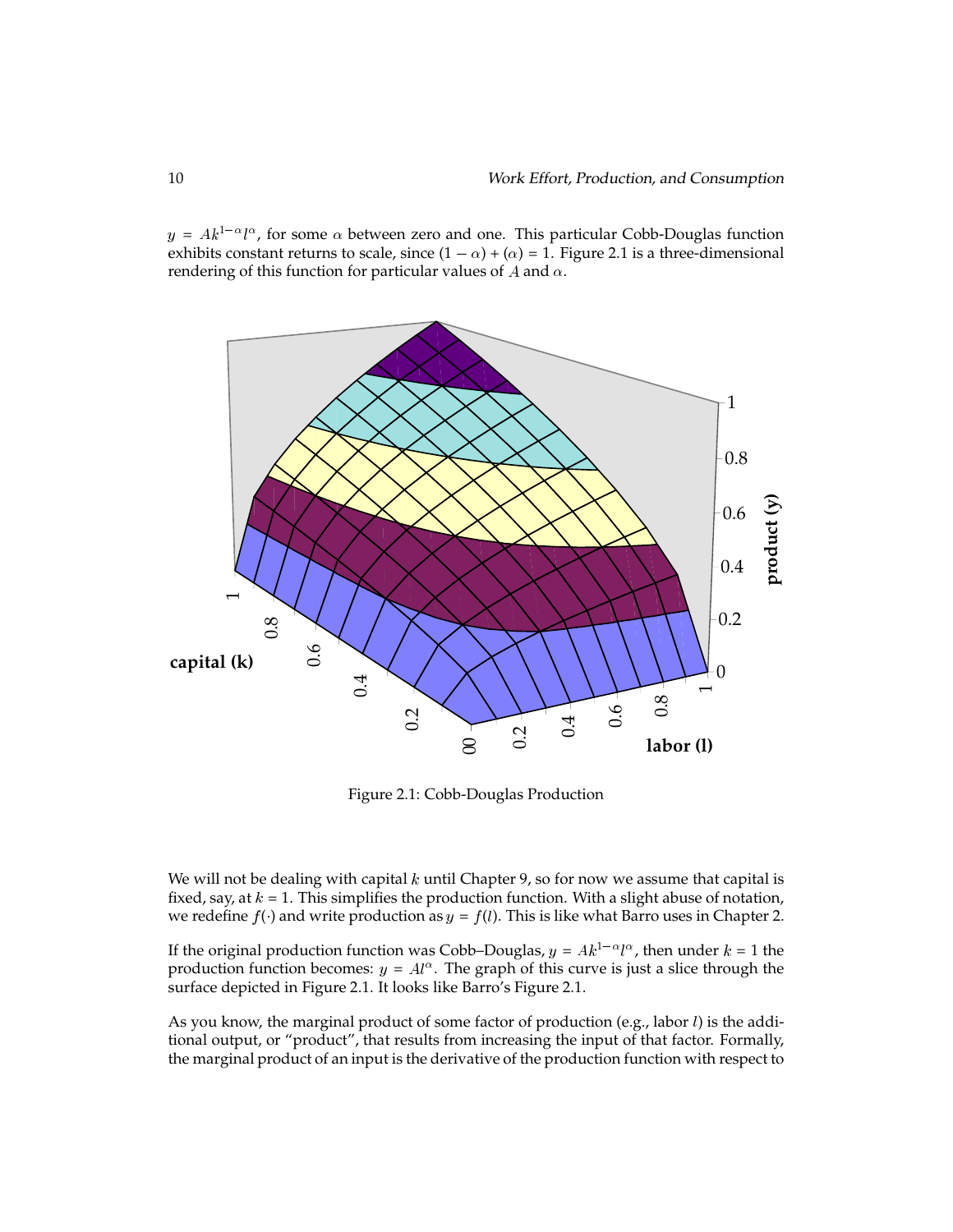that input. For example, the marginal product of labor is:  $dy/dl = f'(l)$ .<sup>1</sup> Since the marginal product is the derivative of the the production function, and the derivative gives the slope, we can read the marginal product as the slope of the production function, as Barro does in his Figure 2.1.

In the particular case where production is Cobb–Douglas (and capital is fixed), the production function is:  $y = A l^{\alpha}$ , so the marginal product of labor is:  $dy/dl = A \alpha l^{\alpha-1}$ . This is always positive, as we require, and it decreases as we increase l. Accordingly, this production function exhibits diminishing marginal product: the first unit of labor is more productive than the tenth unit of labor. Graphing this marginal product equation gives us something like Barro's Figure 2.2.

Barro talks about improvements in technology and argues how both the production function and the marginal-product schedule shift as a result. The effects of such a change in technology are clearer when we examine a particular production function. For example, consider our production function:  $y = A l^{\alpha}$ . The improvement in technology means that  $A$ goes up. Accordingly, whatever production was before, it undergoes the same percentage increase as the increase in A. For example, if A doubles, then output at each  $l$  will be double what it used to be. Notably, when  $l$  is zero, output is zero just as before, since twice zero is still zero. The result is that the production function undergoes a kind of upward rotation, pivoting about the anchored origin,  $l = 0$ . That is precisely what Barro depicts in his Figure 2.3.

We can examine the marginal-product schedule as well. Under the particular functional form we are using, the marginal product of labor (MPL) is:  $dy/dl = A\alpha l^{\alpha-1}$ . Accordingly, the marginal product at each  $l$  undergoes the same percentage change as does  $A$ . Since the MPL is higher at low levels of  $l$ , the marginal-product curve shifts up more at those levels of <sup>l</sup>. Refer to Barro's Figure 2.4.

## **2.2 Crusoe's Preferences**

Crusoe cares about his consumption  $c$  and his leisure. Since we are measuring labor  $l$  as the fraction of the day that Crusoe works, the remainder is leisure. Specifically, leisure is  $1 - l$ . We represent his preferences with a utility function  $u(c, l)$ . Take note, the second argument is not a "good" good, since Crusoe does not enjoy working. Accordingly, it might have been less confusing if Barro had written utility as  $v(c, 1 - l)$ , for some utility function  $v(\cdot)$ . We assume that Crusoe's preferences satisfy standard properties: they are increasing in each "good" good, they are convex, etc.

We will often simplify the analysis by assuming a particular functional form for Crusoe's

<sup>&</sup>lt;sup>1</sup>Barro uses primes to denote shifted curves rather than derivatives. For example, when Barro shifts the  $f(l)$ curve, he labels the new curve  $f(l)'$ . This is not a derivative. Barro's notation is unfortunate, but we are stuck with it.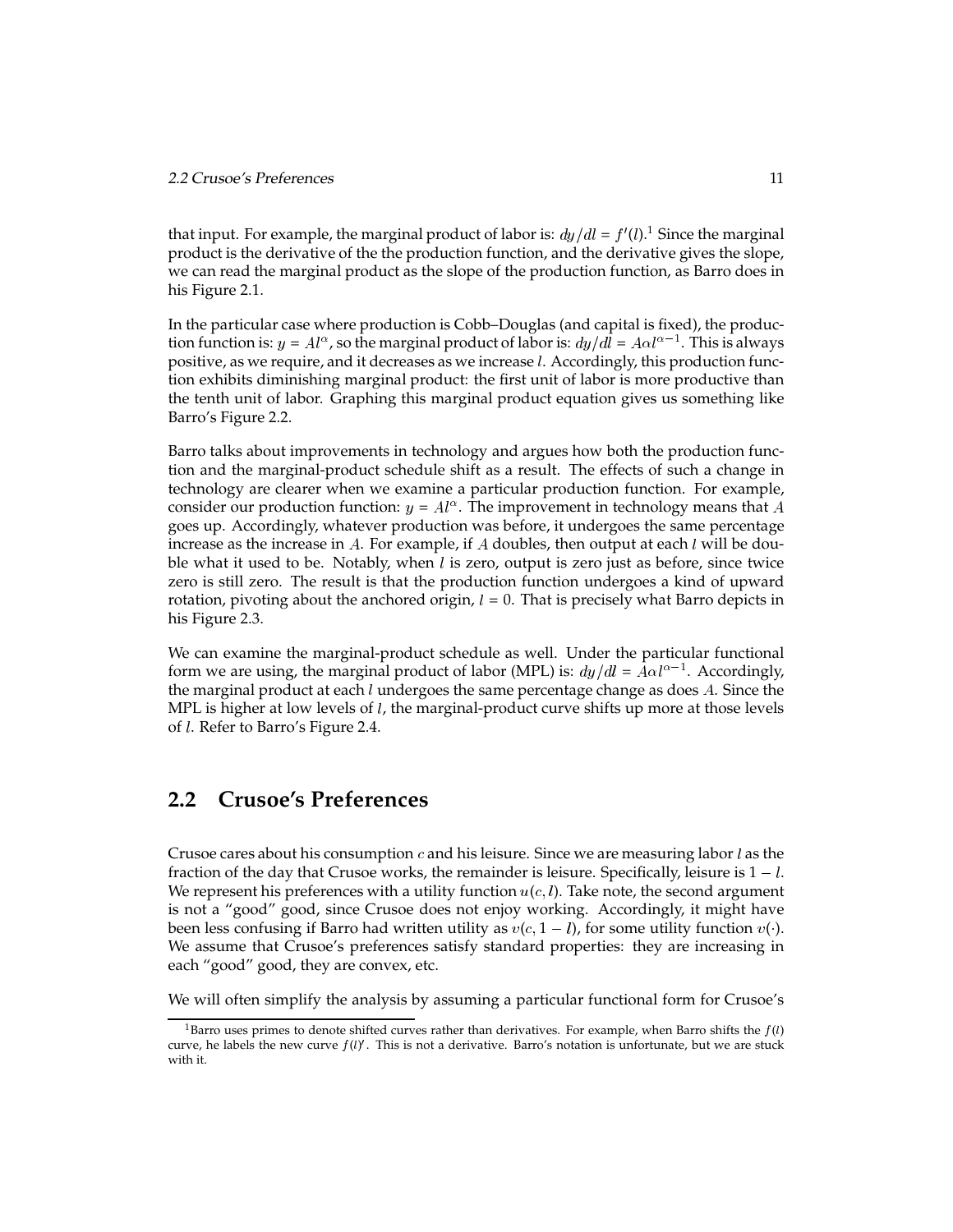preferences. For example, we might have:  $u(c, l) = \ln(c) + \ln(1 - l)$ . With such a function in hand, we can trace out indifference curves. To do so, we set  $u(c, l)$  to some fixed number  $\bar{u}$ , and solve for  $c$  as a function of  $l$ . Under these preferences, we get:

$$
c = \frac{e^{\bar{u}}}{1 - l}.
$$

As we change  $\bar{u}$ , we get different indifference curves, and the set of those looks like Barro's Figure 2.6. These should look strange to you because they are increasing as we move to the right. This is because we are graphing a "bad" good (labor  $l$ ) on the horizontal axis. If we graph leisure  $(1 - l)$  instead, then we will get indifference curves that look like what you saw in your microeconomics courses.

## 2.3 Crusoe's Choices

When we put preferences and technology together, we get Crusoe's optimal choices of labor *l*, leisure  $1 - l$ , and consumption *c*. Formally, Crusoe's problem is:

(2.1) 
$$
\max_{c,l} u(c,l), \text{ such that:}
$$

$$
(2.2) \t\t c \le y, \text{ and:}
$$

$$
(2.3) \t\t y = f(l)
$$

There are two elements of equation (2.1). First, under the max, we indicate the variables that Crusoe gets to choose; in this case, he chooses  $c$  and  $l$ . Second, after the word "max" we place the maximand, which is the thing that Crusoe is trying to maximize; in this case, he cares about his utility.

Equation (2.2) says that Crusoe cannot consume more than he produces. We can use simple deduction to prove that we can replace the " $\leq$ " symbol with "=". Suppose Crusoe chooses  $c$  and  $l$  such that  $c < y$ . This cannot be optimal because he could increase the maximand a little bit if he raised  $c$ , since  $u(c, l)$  is increasing in  $c$ . Simply put: it will never be optimal for Crusoe to waste output  $y$ , so we know that  $c = y$ .

Finally, equation (2.3) simply codifies the production technology that is available to Crusoe.

With all this in mind, we can simplify the way we write Crusoe's problem as follows:

$$
\max_{c,l} u(c,l), \text{ such that:}
$$

$$
c = f(l).
$$

Here, we are making use of the fact that  $c = y$ , and we are substituting the second constraint into the first.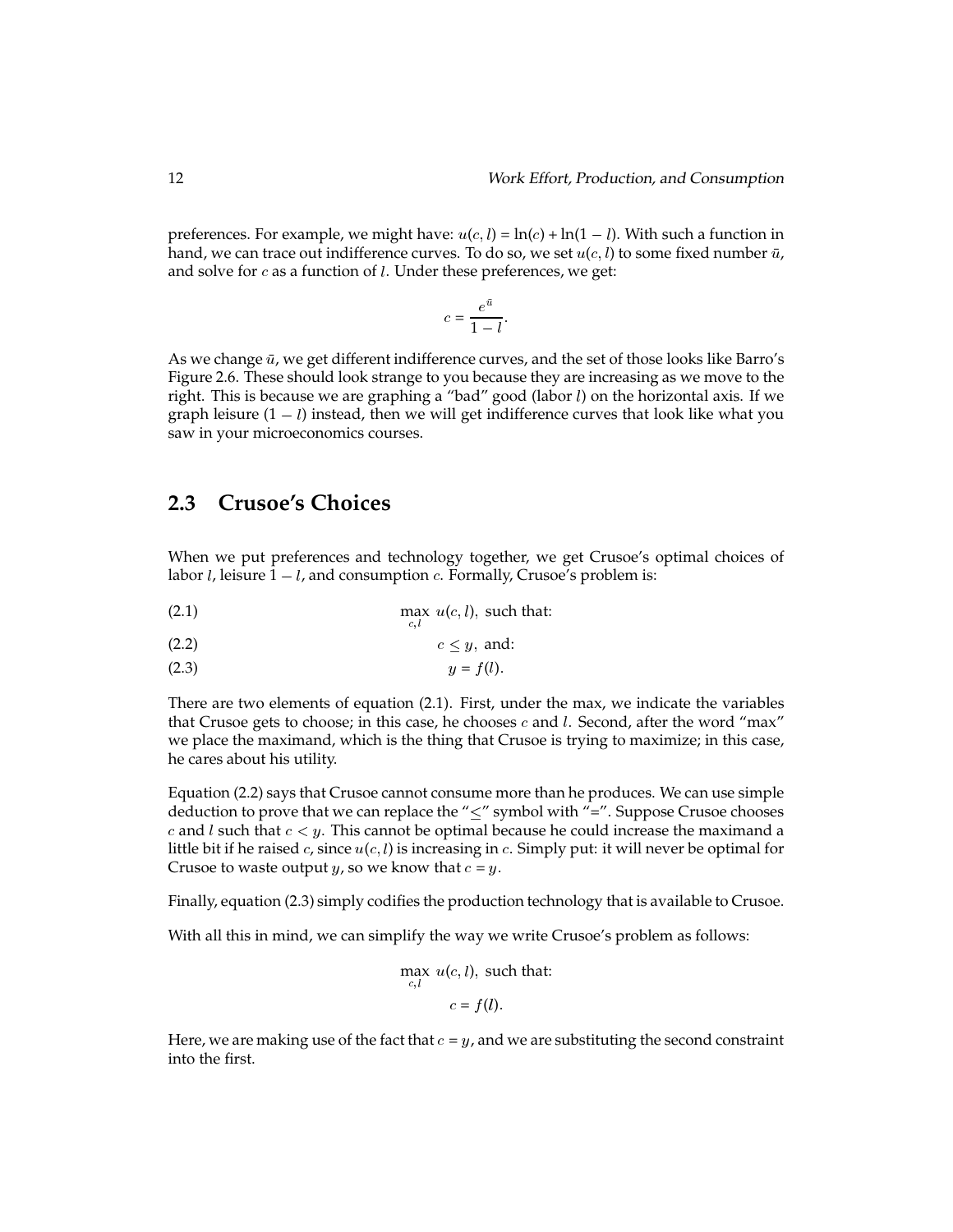There are two principal ways to solve such a problem. The first is to substitute any constraints into the objective. The second is to use Lagrange multipliers. We consider these two methods in turn.

#### **Substituting Constraints into the Objective**

In the maximization problem we are considering, we have  $c$  in the objective, but we know that  $c = f(l)$ , so we can write the max problem as:

$$
\max u[f(l), l]
$$

We no longer have  $c$  in the maximand or in the constraints, so  $c$  is no longer a choice variable. Essentially, the  $c = f(l)$  constraint tacks down c, so it is not a free choice. We exploit that fact when we substitute  $c$  out.

At this point, we have a problem of maximizing some function with respect to one variable, and we have no remaining constraints. To obtain the optimal choices, we take the derivative with respect to each choice variable, in this case  $l$  alone, and set that derivative equal to zero.<sup>2</sup> When we take a derivative and set it equal to zero, we call the resulting equation a *first-order condition*, which we often abbreviate as "FOC".

In our example, we get only one first-order condition:

(FOC l) 
$$
\frac{d}{dl} \{u[f(l^*), l^*]\} = u_1[f(l^*), l^*]f'(l^*) + u_2[f(l^*), l^*] = 0.
$$

(See the Appendix for an explanation of the notation for calculus, and note how we had to use the chain rule for the first part.) We use  $l^*$  because the  $l$  that satisfies this equation will be Crusoe's optimal choice of labor.<sup>3</sup> We can then plug that choice back into  $c = f(l)$  to get Crusoe's optimal consumption:  $c^* = f(l^*)$ . Obviously, his optimal choice of leisure will be  $1 - l^*$ .

Under the particular functional forms for utility and consumption that we have been considering, we can get explicit answers for Crusoe's optimal choices. Recall, we have been using  $u(c, l) = \ln(c) + \ln(1 - l)$  and  $y = f(l) = A^{\alpha}$ . When we plug these functions into the first-order condition in equation (FOC  $l$ ), we get:

(2.4) 
$$
\left(\frac{1}{A(l^{\star})^{\alpha}}\right) \left(A\alpha(l^{\star})^{\alpha-1}\right) + \frac{-1}{1-l^{\star}} = 0.
$$

 $2$ The reason we set the derivative equal to zero is as follows. The maximand is some hump-shaped object. The derivative of the maximand gives the slope of that hump at each point. At the top of the hump, the slope will be zero, so we are solving for the point at which the slope is zero.

<sup>&</sup>lt;sup>3</sup>Strictly speaking, we also need to check the second-order condition in order to make sure that we have solved for a maximum instead of a minimum. In this text we will ignore second-order conditions because they will always be satisfied in the sorts of problems we will be doing.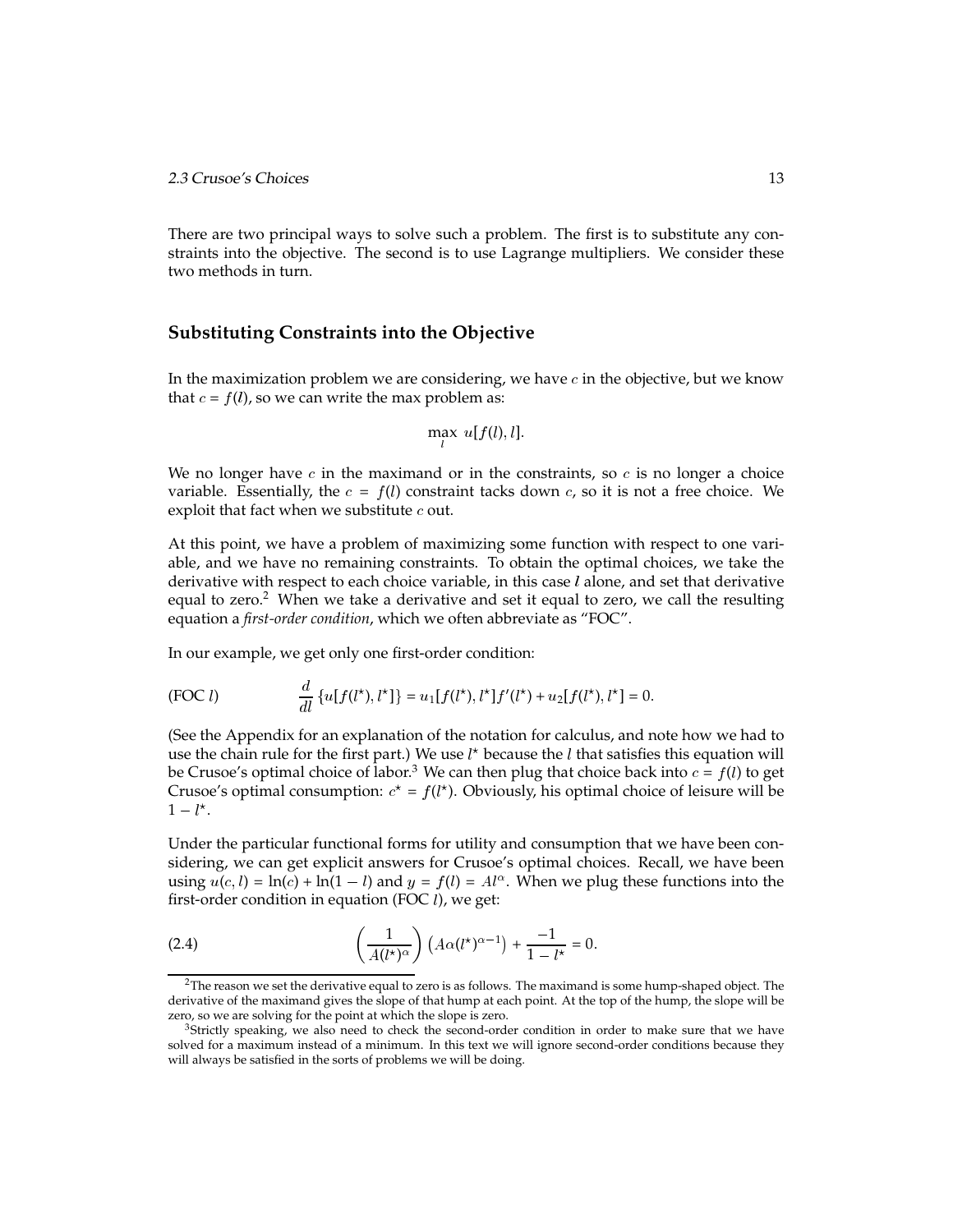The first term in parentheses is from  $u_1(c, l) = 1/c$ , using the fact that  $c = A l^{\alpha}$ . The second term in parentheses is from the chain rule; it is the  $f'(l)$  term. The final term is  $u_2(c, l)$ . We can cancel terms in equation (2.4) and rearrange to get:

$$
\frac{\alpha}{l^*} = \frac{1}{1 - l^*}.
$$

Cross multiplying and solving yields:

$$
l^* = \frac{\alpha}{1 + \alpha}.
$$

When we plug this value of  $l^*$  into  $c^* = f(l^*)$ , we get:

$$
c^* = A \left(\frac{\alpha}{1+\alpha}\right)^{\alpha}.
$$

These are Crusoe's optimal choices of labor and consumption.

#### **Using Lagrange Multipliers**

In many problems, the technique of substituting the constraints into the objective is the quickest and easiest method of carrying out the constrained maximization. However, sometimes it is difficult to solve the constraints for a particular variable. For example, suppose you have a constraint like:

$$
c + \ln(c) = 10 + l + \ln(1 - l).
$$

You cannot solve for either  $c$  or  $l$ , so the solution method described above is not applicable.

Accordingly, we describe how to use Lagrange multipliers to tackle problems of constrained maximization when it is either difficult or impossible to solve the constraints for individual variables. At first we treat the method as a cook-book recipe. After we are done, we will try to develop intuition for why the technique works.

Recall, we are working with the following problem:

$$
\max_{c,l} u(c,l), \text{ such that:}
$$

$$
c = f(l).
$$

The first step in using Lagrange multipliers is to solve the constraint so that everything is on one side, leaving a zero on the other side. In that regard, we have either:

$$
f(l) - c = 0, \text{ or:}
$$

$$
c - f(l) = 0.
$$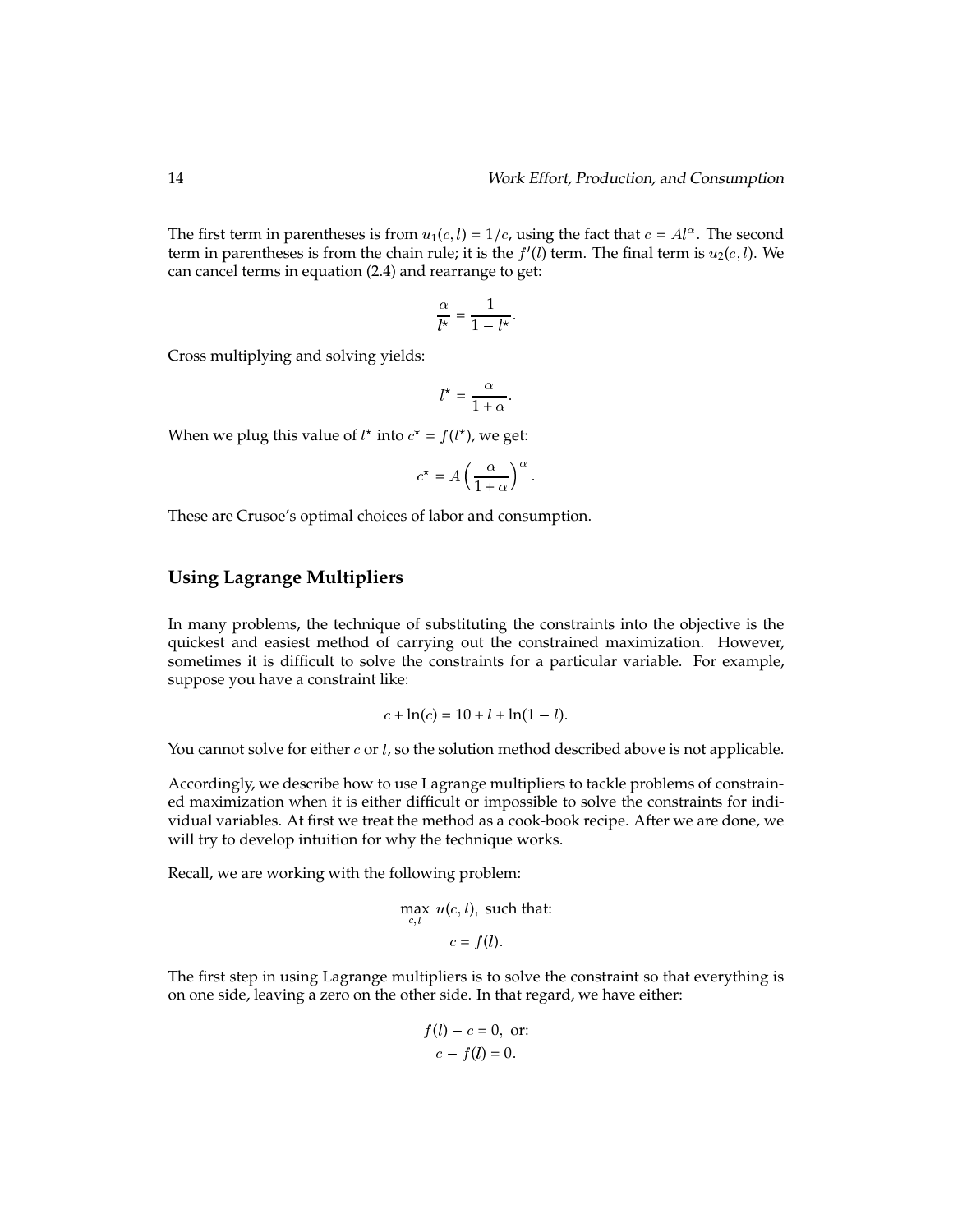Either of those two will work, but we want to choose the first one, for reasons that are described below. The general heuristic is to choose the one that has a minus sign in front of the variable that makes the maximand larger. In this case, more  $c$  makes utility higher, so we want the equation with  $-c$ .

The second step is to write down a function called the *Lagrangean*, defined as follows:

$$
\mathcal{L}(c, l, \lambda) = u(c, l) + \lambda[f(l) - c].
$$

As you can see, the Lagrangean is defined to be the original objective,  $u(c, l)$ , plus some variable  $\lambda$  times our constraint. The Lagrangean is a function; in this case its arguments are the three variables c, l, and  $\lambda$ . Sometimes we will write it simply as  $\mathcal{L}$ , suppressing the arguments. The variable  $\lambda$  is called the *Lagrange multiplier*; it is just some number that we will calculate. If there is more than one constraint, then each one is: (i) solved for zero; (ii) multiplied by its own Lagrange multiplier, e.g.,  $\lambda_1$ ,  $\lambda_2$ , etc.; and (iii) added to the Lagrangean. (See Chapter 3 for an example.)

Before we used calculus to maximize our objective directly. Now, we work instead with the Lagrangean. The standard approach is to set to zero the derivatives of the Lagrangian with respect to the choice variables and the Lagrange multiplier  $\lambda$ . The relevant first-order conditions are:

(FOC c) 
$$
\frac{\partial}{\partial c} \left[ \mathcal{L}(c^*, l^*, \lambda^*) \right] = u_1(c^*, l^*) + \lambda^* [-1] = 0;
$$

(FOC l) 
$$
\frac{\partial}{\partial l} [\mathcal{L}(c^*, l^*, \lambda^*)] = u_2(c^*, l^*) + \lambda^*[f'(l^*)] = 0; \text{ and:}
$$

(FOC 
$$
\lambda
$$
) 
$$
\frac{\partial}{\partial \lambda} [\mathcal{L}(c^*, l^*, \lambda^*)] = f(l^*) - c^* = 0.
$$

Again, we use starred variables in these first-order conditions to denote that it is only for the optimal values of c, l, and  $\lambda$  that these derivatives will be zero. Notice that differentiating the Lagrangian with respect to  $\lambda$  simply gives us back our budget equation. Now we have three equations in three unknowns ( $c^*$ ,  $l^*$ , and  $\lambda^*$ ) and can solve for a solution. Typically, the first step is to use equations (FOC  $c$ ) and (FOC  $l$ ) to eliminate  $\lambda^\star$ . From (FOC c) we have:

$$
u_1(c^*, l^*) = \lambda^*,
$$

and from (FOC $l$ ) we have:

$$
-\frac{u_2(c^*, l^*)}{f'(l^*)} = \lambda^*.
$$

Combining the two gives us:

(2.5) 
$$
u_1(c^*, l^*) = -\frac{u_2(c^*, l^*)}{f'(l^*)}.
$$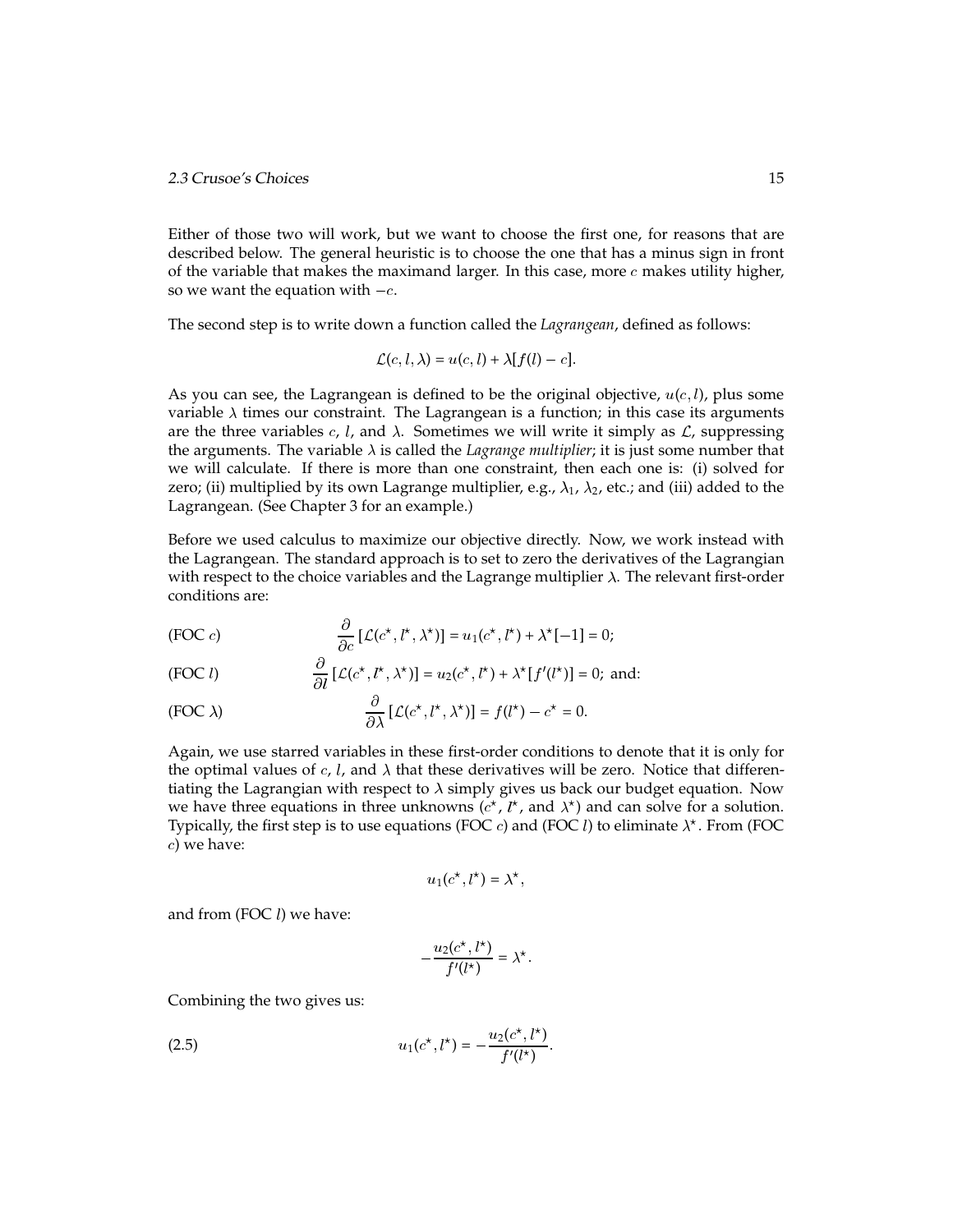When we are given particular functional forms for  $u(\cdot)$  and  $f(\cdot)$ , then equation (2.5) gives us a relationship between  $c^\star$  and  $l^\star$  that we can plug into the budget equation and solve further. For example, under  $u(c, l) = \ln(c) + \ln(1 - l)$  and  $f(l) = A l^{\alpha}$ , equation (2.5) becomes:

$$
\frac{1}{c^*} = -\left(\frac{-1}{1-l^*}\right)\left(\frac{1}{A\alpha(l^*)^{\alpha-1}}\right),\,
$$

or equivalently:

$$
c^* = A\alpha (1 - l^*) (l^*)^{\alpha - 1}.
$$

Now we plug in the budget equation  $c = A l^{\alpha}$  to get:

$$
A(l^{\star})^{\alpha} = A\alpha(1 - l^{\star})(l^{\star})^{\alpha - 1}.
$$

After some canceling and algebraic manipulation, this reduces to:

$$
l^* = \frac{\alpha}{1 + \alpha}.
$$

Finally, we plug this answer for the optimal labor  $l^\star$  back into the budget equation to get:

$$
c^* = A \left(\frac{\alpha}{1+\alpha}\right)^{\alpha}.
$$

Notice that these are the same answers for  $c^*$  and  $l^*$  that we derived in the previous subsection, when we plugged the constraint into the objective instead of using a Lagrange multiplier.

Now let's try to figure out why the technique of Lagrange multipliers works. First, we want to understand better what the Lagrange multiplier  $\lambda$  is. Our first-order condition with respect to  $c$  gave us:

$$
(2.6) \t\t\t u_1(c^*,l^*) = \lambda^*,
$$

This tells us that, at the optimum,  $\lambda^\star$  is the marginal utility of an extra unit of consumption, given by the left-hand side. It is this interpretation of  $\lambda$  that motivated our choice of  $f(l)$  –  $c = 0$  rather than  $c - f(l) = 0$  when we attached the constraint term to the Lagrangean. If we had used the latter version of the constraint, then the right-hand side of equation (2.6) would have been  $-\lambda$ , which would have been minus the marginal utility of income.

Now look at the terms in the Lagrangian:

$$
\mathcal{L}(c, l, \lambda) = u(c, l) + \lambda[f(l) - c].
$$

It contains our objective  $u(\cdot)$  and then the Lagrange multiplier times the constraint. Remember,  $\lambda$  is the marginal utility of an additional unit of consumption. Notice that if the budget equation is satisfied, then  $f(l) = c$ , so the constraint term is zero, and the Lagrangian  $\mathcal L$  and the objective  $u(\cdot)$  are equal. Ceteris paribus, the Lagrangian will be big whenever the objective is.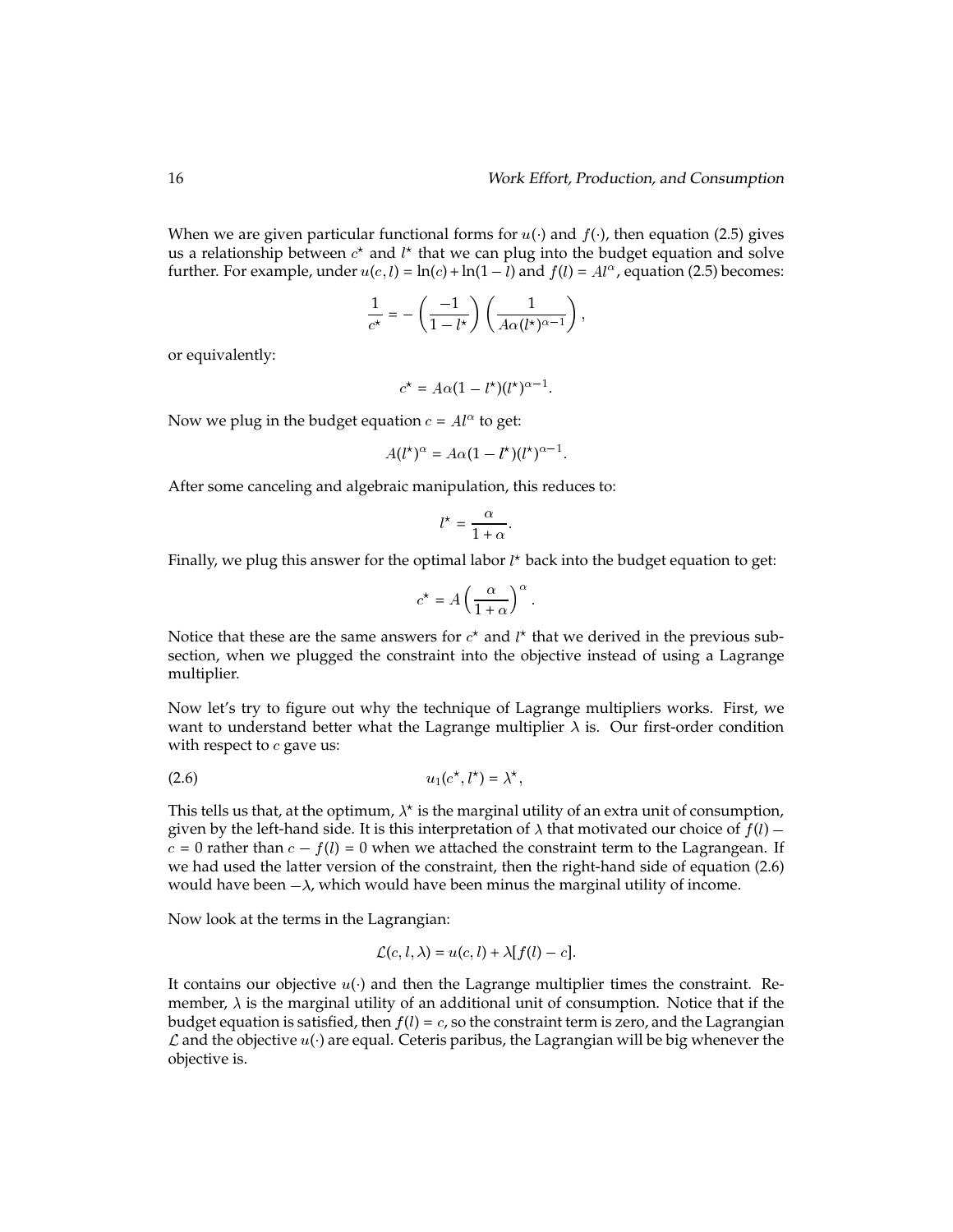Now, think about the contributions from the constraint term. Suppose Crusoe is at some choice of  $c$  and  $l$  such that the budget is exactly met. If he wants to decrease labor  $l$  by a little bit, then he will have to cut back on his consumption  $c$ . The constraint term in the Lagrangean is:  $\lambda[f(l) - c]$ . The Lagrangean, our new objective, goes down by the required cut in  $c$  times  $\lambda$ , which is the marginal utility of consumption. Essentially, the Lagrangean subtracts off the utility cost of reducing consumption to make up for shortfalls in budget balance. That way, the Lagrangean is an objective that incorporates costs from failing to meet the constraint.

# **2.4 Income and Substitution Effects**

Barro uses graphs to examine how Crusoe's optimal choices of consumption and labor change when his production function shifts and rotates. He calls the changes in Crusoe's choices "wealth and substitution effects". That discussion is vaguely reminiscent of your study of income and substitution effects from microeconomics. In that context, you considered shifts and rotations of linear budget lines. Crusoe's "budget line" is his production function, which is not linear.

This difference turns out to make mathematical calculation of income and substitution effects impractical. Furthermore, the "wealth effects" that Barro considers violate our assumption that production is zero when labor  $l$  is zero. Such a wealth effect is depicted as an upward shift of the production function in Barro's Figure 2.8. This corresponds to adding a constant to Crusoe's production function, which means that production is not zero when  $l$  is.

Barro's Figure 2.10 depicts a pivot of the production about the origin. This type of change to production is much more common in macroeconomics, since it is how we typically represent technological improvements. If Crusoe's production function is  $y = A<sup>l</sup>$ , then an increase in A will look exactly like this. Given a specific functional form for  $u(.)$  as well, it is straightforward to compute how Crusoe's choices of consumption  $c$  and labor  $l$  change for any given change in A.

For example, suppose  $u(c, l) = \ln(c) + \ln(1 - l)$  as before. Above we showed that:

$$
c^* = A \left(\frac{\alpha}{1+\alpha}\right)^{\alpha}.
$$

Determining how c<sup>\*</sup> changes when A changes is called *comparative statics*. The typical exercise is to take the equation giving the optimal choice and to differentiate it with respect to the variable that is to change. In this case, we have an equation for Crusoe's optimal choice of  $c^\star$ , and we are interested in how that choice will change as  $A$  changes. That gives us:

$$
\frac{\partial c^*}{\partial A} = \left(\frac{\alpha}{1+\alpha}\right)^{\alpha}.
$$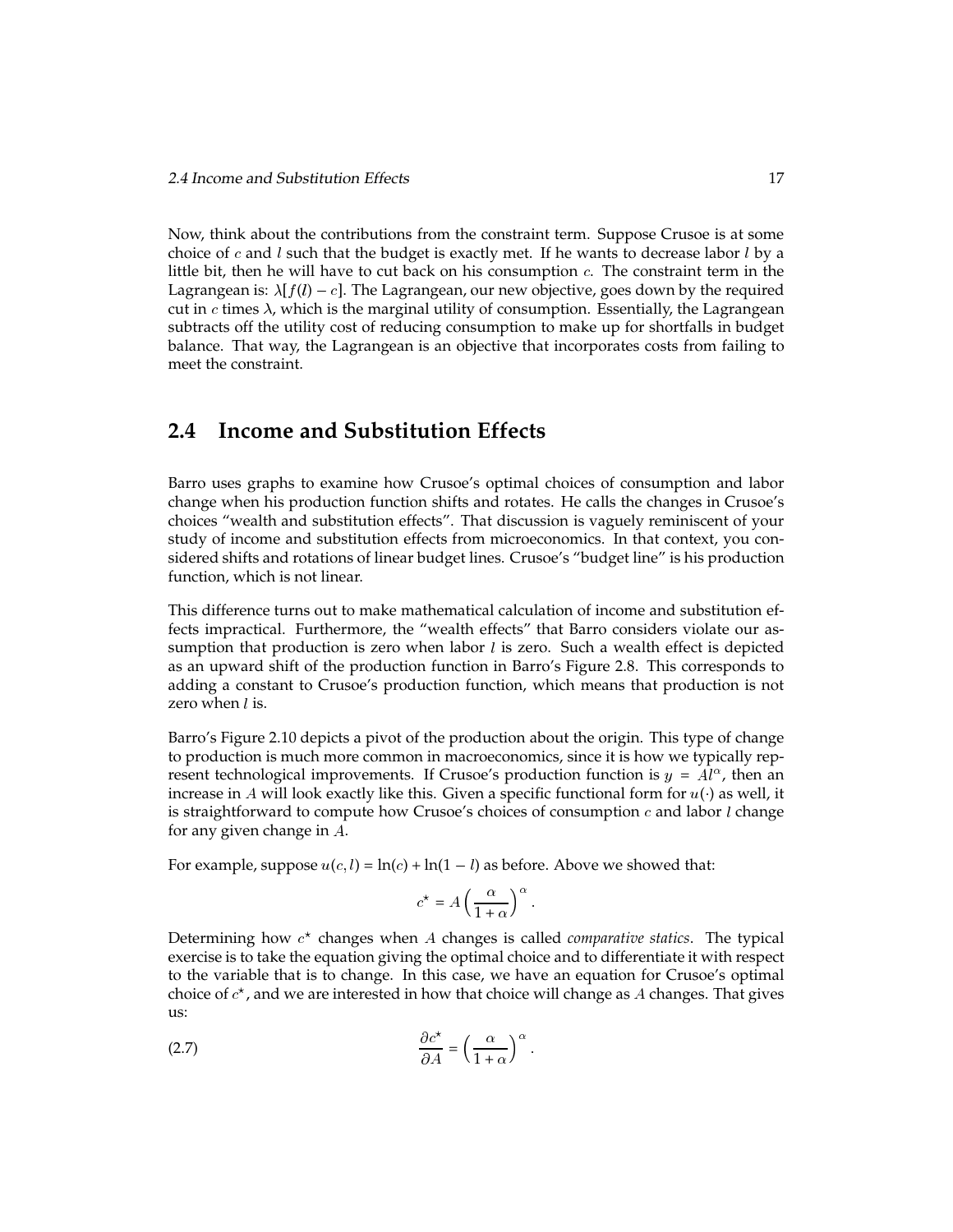The derivative in equation (2.7) is positive, so Crusoe's optimal choice of consumption will increase when A increases.

The comparative statics exercise for Crusoe's optimal labor choice  $l^{\star}$  is even easier. Above we derived:

$$
l^* = \frac{\alpha}{1 + \alpha}.
$$

There is no A on the right-hand side, so when we take the partial derivative with respect to A, the right-hand side is just a constant. Accordingly,  $\partial l^{\star}/\partial A = 0$ , i.e., Crusoe's choice of labor effort does not depend on his technology. This is precisely what Barro depicts in his Figure 2.10.

The intuition of this result is as follows. When <sup>A</sup> goes up, the marginal product of labor goes up, since the slope of the production function goes up. This encourages Crusoe to work harder. On the other hand, the increase in  $A$  means that for any  $l$  Crusoe has more output, so he is wealthier. As a result, Crusoe will try to consume more of any normal goods. To the extent that leisure  $1 - l$  is a normal good, Crusoe will actually work less. Under these preferences and this production function, these two effects happen to cancel out precisely. In general, this will not be the case.

|                      | Variable Definition                         |
|----------------------|---------------------------------------------|
| $\boldsymbol{y}$     | Income, in units of consumption             |
| k                    | Capital                                     |
| l                    | Labor, fraction of time spent on production |
| f(l)                 | Production function                         |
| $\alpha$             | A parameter of the production function      |
| A                    | Technology of production                    |
| $\mathcal{C}$        | Consumption                                 |
| $1-l$                | Leisure, fraction of time spent recreating  |
| $\mathcal{L}(\cdot)$ | Lagrangean function                         |
| λ                    | Lagrange multiplier                         |

Table 2.1: Notation for Chapter 2

# **Exercises**

#### **Exercise 2.1 (Easy)**

An agent cares about consumption and leisure. Specifically, the agent's preferences are:  $U = \ln(c) + \ln(l)$ , where c is the agent's consumption, and l is the number of hours the agent